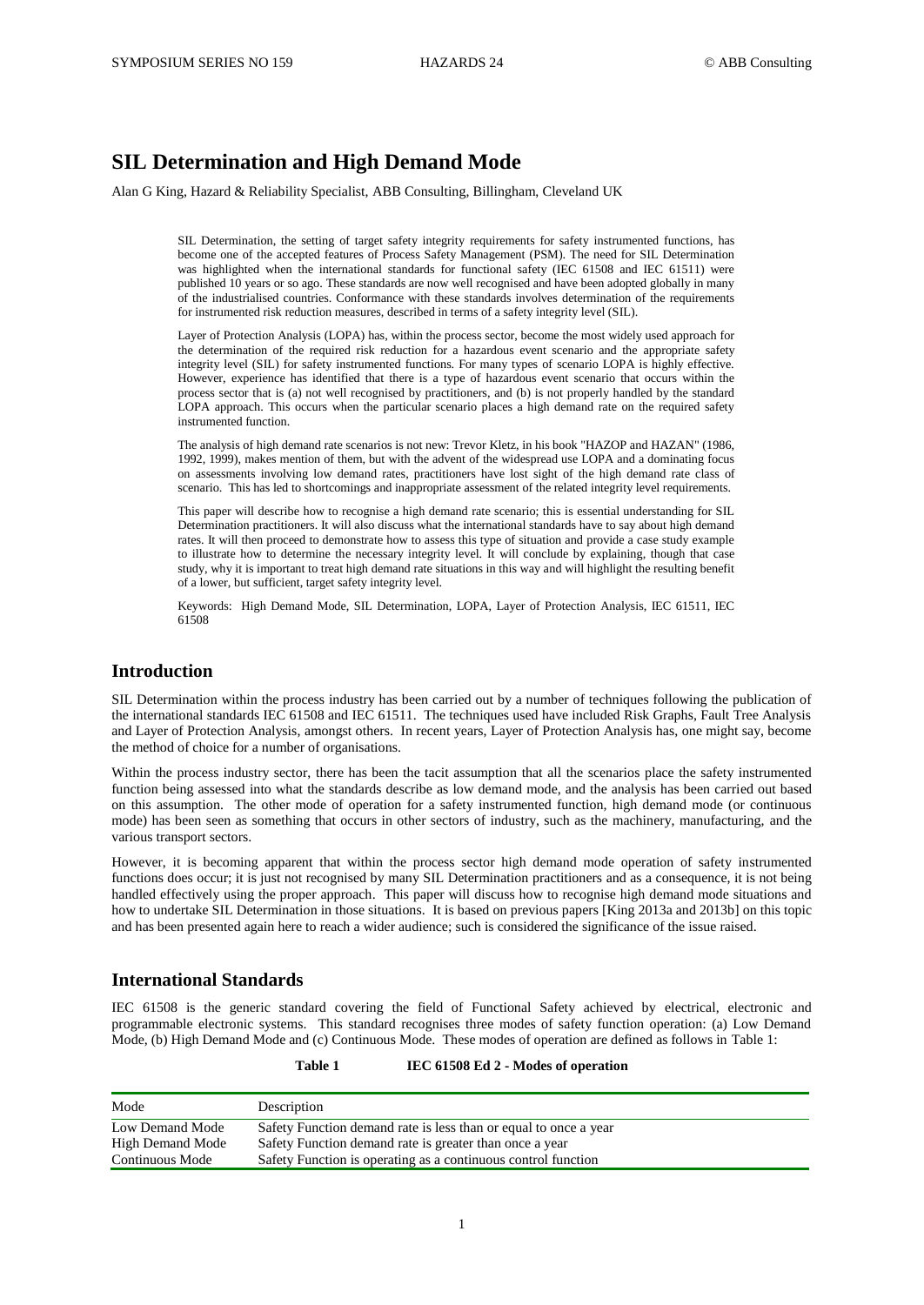IEC 61511 is the process sector standard based on IEC 61508 and describes how the principles of IEC 61508 should be applied in the process sector. IEC 61511 essentially adopts the same approach as IEC 61508 though it uses slightly different terminology. This is shown i[n Table 2.](#page-1-0)

**Table 2 IEC 61511 - Modes of operation**

<span id="page-1-0"></span>

| $1$ aine $\mu$<br>TEC 01311 - MOUG OF OPERATION                                                                                                                                                      |                                                                                                                               |                                                                             |  |  |
|------------------------------------------------------------------------------------------------------------------------------------------------------------------------------------------------------|-------------------------------------------------------------------------------------------------------------------------------|-----------------------------------------------------------------------------|--|--|
| Mode                                                                                                                                                                                                 | Description                                                                                                                   | Comment                                                                     |  |  |
| Demand Mode                                                                                                                                                                                          | Where a specified action (for example, closing of a<br>valve) is taken in response to process conditions or<br>other demands. | This is equivalent to the IEC 61508 Low<br>demand mode                      |  |  |
| Continuous Mode<br>Where in the event of a dangerous failure of the<br>safety instrumented function a potential hazard will<br>occur without further failure unless action is taken to<br>prevent it |                                                                                                                               | This is equivalent to the IEC 61508 High<br>demand mode and Continuous mode |  |  |

For safety instrumented functions, the safety standards have different failure measure parameters for defining the safety integrity levels depending on the mode of operation.

<span id="page-1-1"></span>

| Low Demand Mode                 |                                                                   | High Demand Mode                |                                                                |  |
|---------------------------------|-------------------------------------------------------------------|---------------------------------|----------------------------------------------------------------|--|
| Safety Integrity Level<br>(SIL) | Average PROBABILITY<br>of Dangerous Failure on<br>Demand (PFDavg) | Safety Integrity Level<br>(SIL) | <b>Average FREQUENCY</b><br>of a Dangerous Failure<br>per hour |  |
|                                 | $\geq 10^{-2}$ to $< 10^{-1}$                                     |                                 | $> 10^{-6}$ to $< 10^{-5}$                                     |  |
|                                 | $\geq 10^{-3}$ to $< 10^{-2}$                                     |                                 | $\geq 10^{-7}$ to $< 10^{-6}$                                  |  |
|                                 | $\geq 10^{-4}$ to $< 10^{-3}$                                     |                                 | $\geq 10^{-8}$ to $< 10^{-7}$                                  |  |
|                                 | $\geq 10^{-5}$ to $< 10^{-4}$                                     |                                 | $\geq 10^{-9}$ to $< 10^{-8}$                                  |  |

**Table 3 Target failure measures: low demand mode and high demand mode** <sup>1</sup>

For low demand mode, the failure measure is based on average Probability of dangerous Failure on Demand (PFDavg), whereas for high demand mode it is based on average Frequency of Dangerous failure per hour. These target failure measures are tabulated i[n Table 3.](#page-1-1)

# **Recognising High Demand Mode**

In order to decide whether to use a low demand mode approach or a high demand mode approach, the SIL Determination practitioner needs to be able to identify which type of scenario they are facing. The diagram below in [Figure 1](#page-1-2) shows the typical low demand scenario. The hazardous event frequency can be calculated from the demand rate (D) multiplied by the average probability of failure on demand (PFDavg) of the Safety Instrumented Function (SIF).



**Figure 1 Typical Process Sector Low Demand Scenario**

<span id="page-1-2"></span>This is the sort of scenario with which most practitioners in the process sector will be familiar. [Figure 2](#page-2-0) shows the calculation for a typical situation. The demand rate is once in ten years ( $D = 0.1/\text{yr}$ ) and the dangerous failure rate for the SIF Layer is once in 25 years (0.04 /yr), with a proof test interval (T) of one year.

 1 See IEC 61508-1 Edition 2 Tables 2 and 3, or IEC 61511-1 Tables 3 and 4.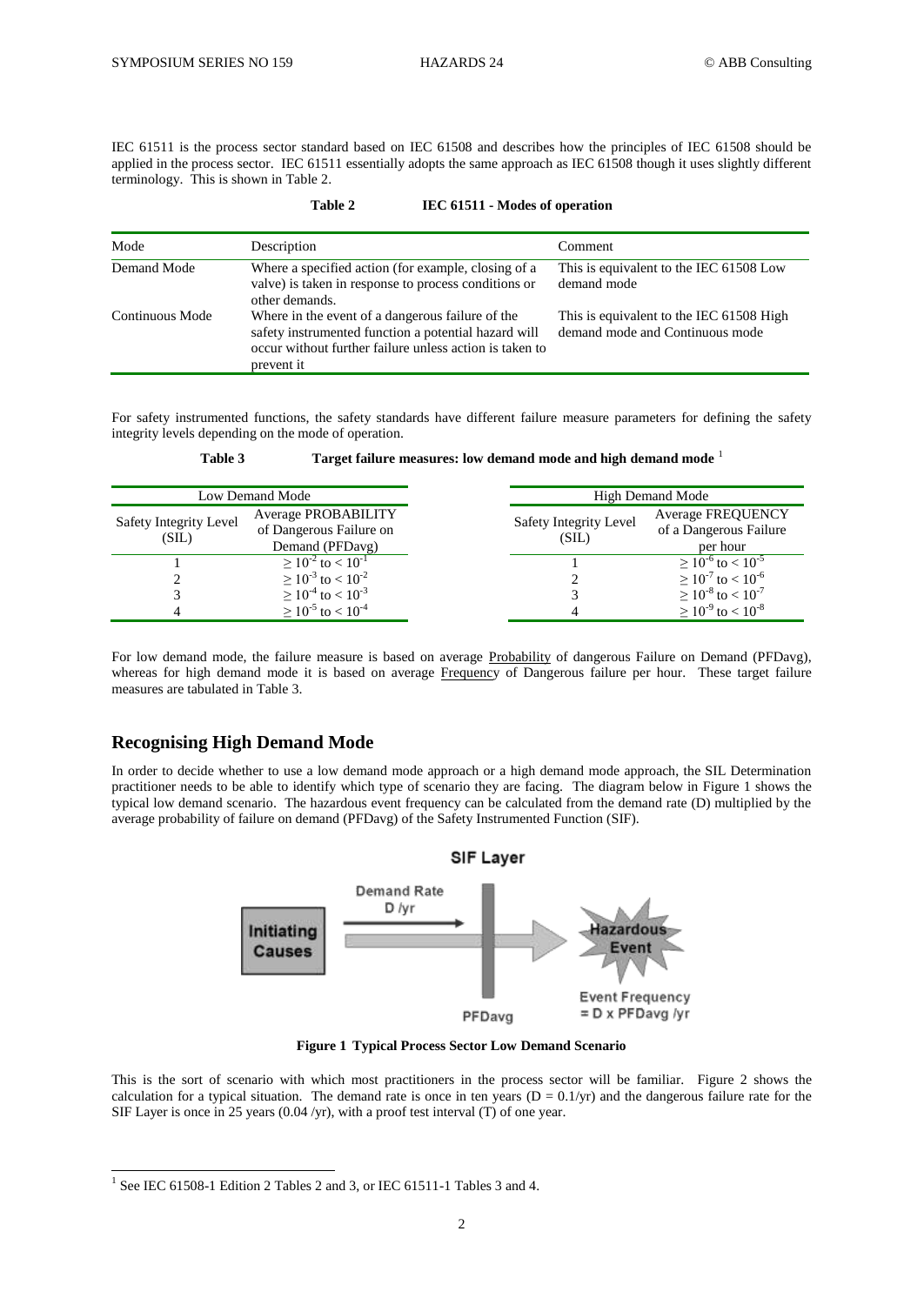

**Figure 2 Low Demand Scenario Calculation**

<span id="page-2-0"></span>The overall hazardous event frequency is then once in 500 years (0.002/yr).

If we now consider the situation shown in [Figure 3](#page-2-1) where the demand rate on the SIF has increased to 100 per year, and the characteristics of the SIF are unchanged, then we can calculate a hazardous event frequency of 2 per year.



**Figure 3 High Demand Scenario but with wrong (Low demand rate) Calculation**

<span id="page-2-1"></span>Clearly, this does not make sense when the dangerous failure rate for the SIF is 0.04 per year. The hazardous event cannot take place more frequently than the failure of the SIF layer. The explanation is that we have used the wrong approach for the calculation. This can be seen i[n Figure 4.](#page-2-2)



**Figure 4 Graph illustrating the calculation in [Figure 3](#page-2-1)**

<span id="page-2-2"></span>In [Figure 4,](#page-2-2) we can see the line representing the standard low demand mode calculation and the point ( $D = 100/yr$ ,  $H = 2/yr$ ) corresponding to the situation in [Figure 3.](#page-2-1) However, it is also clear that the hazardous event frequency cannot be more than the dangerous failure rate of the safety instrumented function. This is illustrated in [Figure 5](#page-3-0) showing the limiting value of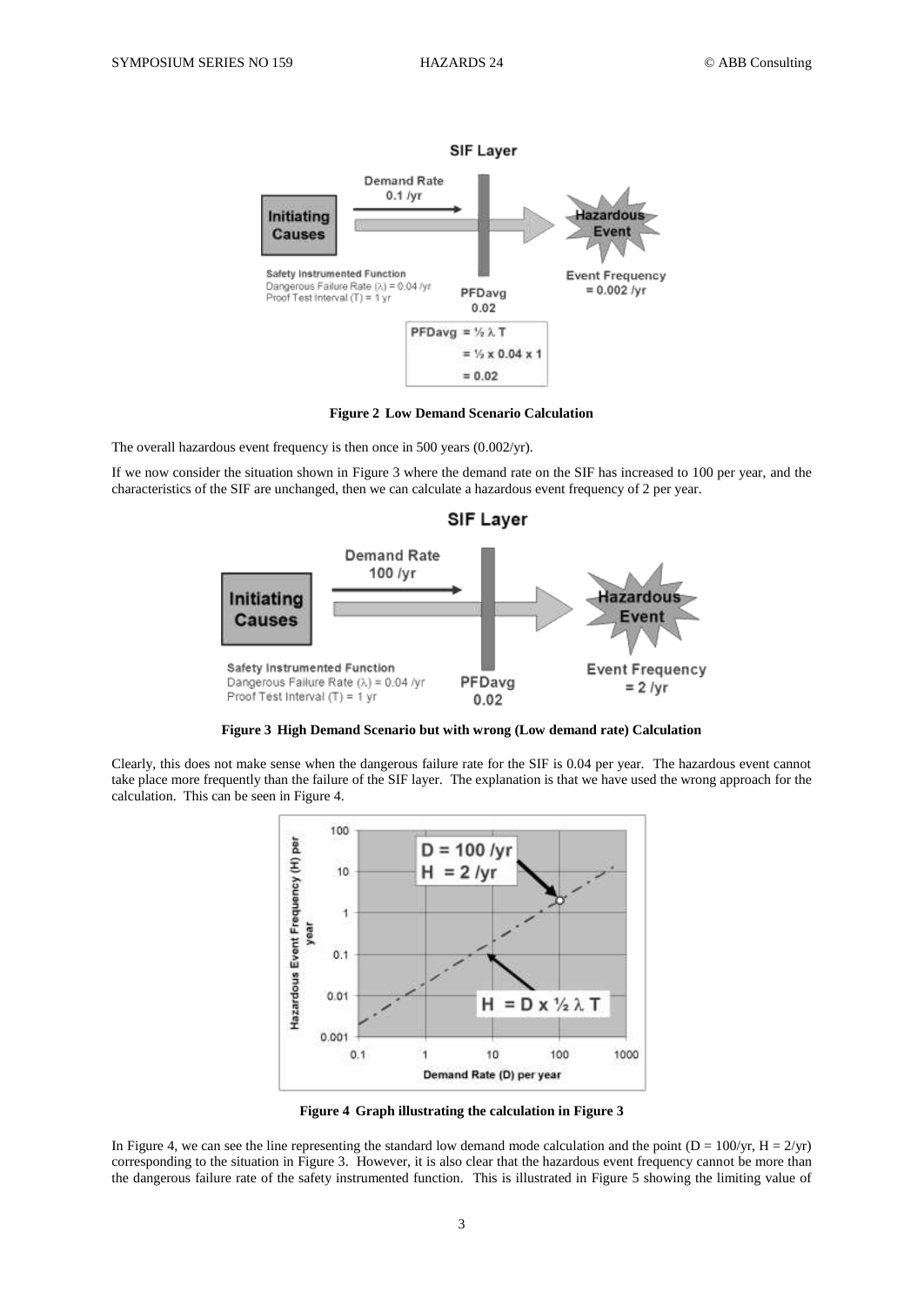the safety instrumented function dangerous failure rate and the maximum hazardous event frequency for a demand rate of 100/yr. The hazardous event frequency is therefore bounded by the two lines shown in [Figure 5.](#page-3-0)



**Figure 5 Graph illustrating the problem with the calculation in [Figure 3](#page-2-1)**

<span id="page-3-0"></span>We can understand this situation better if we consider the way in which the hazardous event frequency changes as the demand rate increases.

### **Understanding High Demand Mode**

-

[Figure 6](#page-3-1) shows the lines plotted in [Figure 5](#page-3-0) together with the high demand rate curve that shows the transition between low demand mode and high demand mode.



**Figure 6 High Demand Rate Curve**

<span id="page-3-1"></span>Our analysis should follow the high demand rate curve as shown in [Figure 6.](#page-3-1) The high demand rate curve follows the low demand line when the demand rate is low and then curves to meet the failure rate of the SIF as the demand rate increases. The high demand rate curve i[n Figure 6](#page-3-1) is based on the equation:

Hazardous Event Frequency (H) = 
$$
\lambda(1 - \exp(-DT/2))
$$
 (1)

This equation applies to the situation with a single channel safety instrumented function, with  $\lambda$ T small (see Kletz 1999, page  $110$ <sup>2</sup>. When the demand rate (D) is low this equation can be simplified by expanding the exponential and becomes:

 $2^2$  Calculations for multichannel SIFs are more complex. See references at the end of this paper.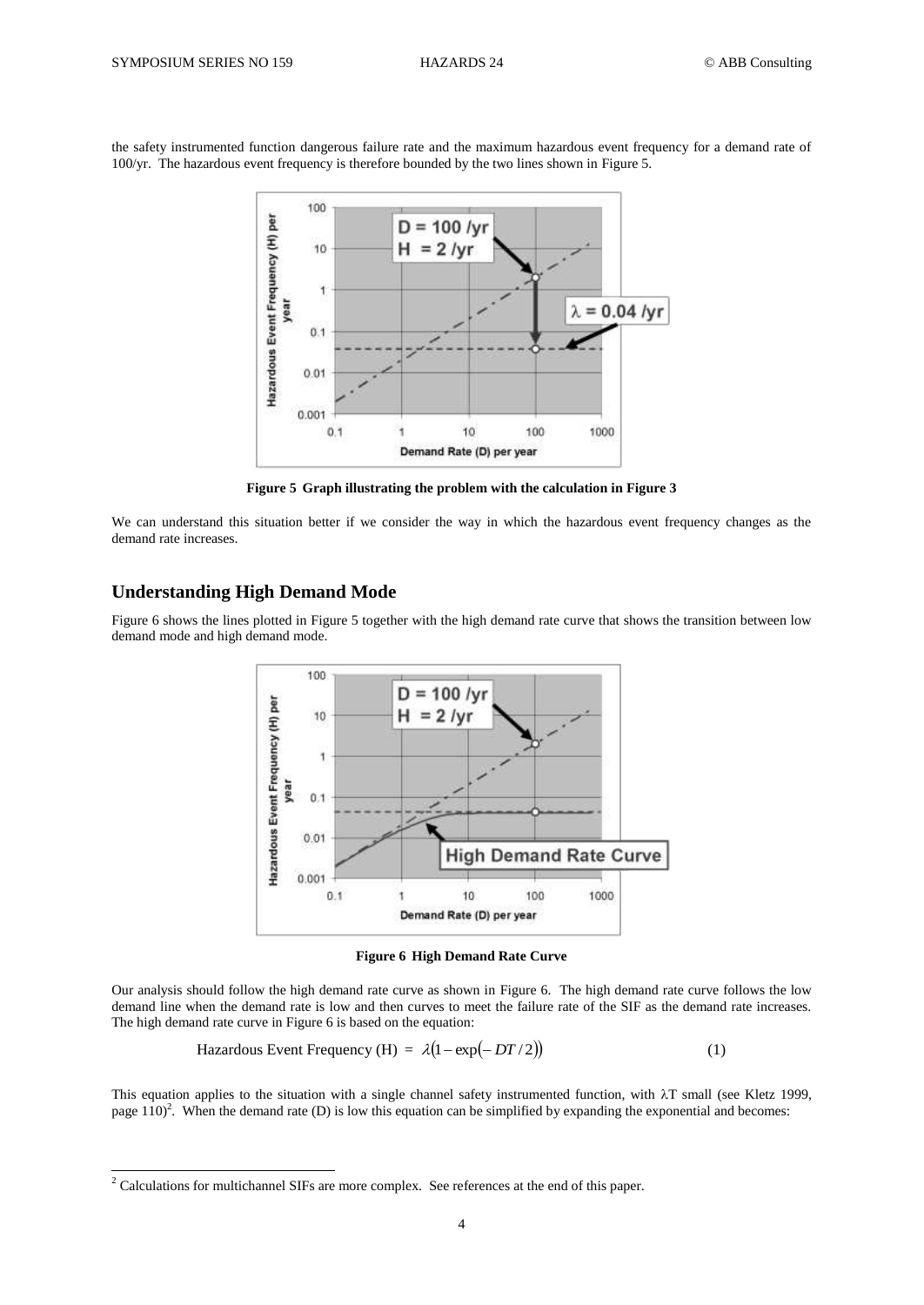Hazardous Event Frequency (H) = 
$$
\lambda \left( 1 - \left( 1 - \frac{DT}{2} + ... \right) \right)
$$
 (2)

$$
= \lambda \left( \frac{DT}{2} \right) \text{ or } D \times \frac{1}{2} \lambda T \tag{3}
$$

This is now just the Demand rate (D) multiplied by the familiar single channel SIF  $PFDay<sup>3</sup>$ . We can also consider what happens to equation (1) when the demand rate (D) is high. The product D x T becomes large and so the exponent Exp(-DT/2) becomes very small:

Hazardous Event Frequency (H) =  $\lambda(1 - \exp(-DT/2))$ 

Hazardous Event Frequency (H) =  $\lambda(1-0)$ 

Hazardous Event Frequency (H) =  $\lambda$ (4)

In other words, when the Demand rate (D) is high the hazardous event frequency is limited to the dangerous failure rate of the SIF.

#### **Handling High Demand Mode**

The first requirement is to recognise when a situation represents high demand mode. The key to this is the demand rate on the SIF layer, se[e Figure 7.](#page-4-0) IEC 61508 regards high demand mode as any situation where the demand rate on the SIF layer is greater than once a year.



**Figure 7 Recognising High Demand Mode**

<span id="page-4-0"></span>However, it should also be noted from consideration of Equation  $(1)$  that if D x T is significantly greater than 1, this will also indicate high demand mode. In other words, high demand mode will become more likely when larger proof test intervals are used.

Once it has been established that the scenario puts the SIF in high demand mode, the frequency of initiating causes can be disregarded, as too can the risk reduction layers that precede any demand on the SIF layer. The key features for SIL Determination are the dangerous failure rate of the SIF layer and any risk reduction features that apply post failure of the SIF layer. This is illustrated i[n Figure 8.](#page-5-0)

-

<sup>&</sup>lt;sup>3</sup> PFDavg =  $\frac{1}{2}$  $\lambda$ T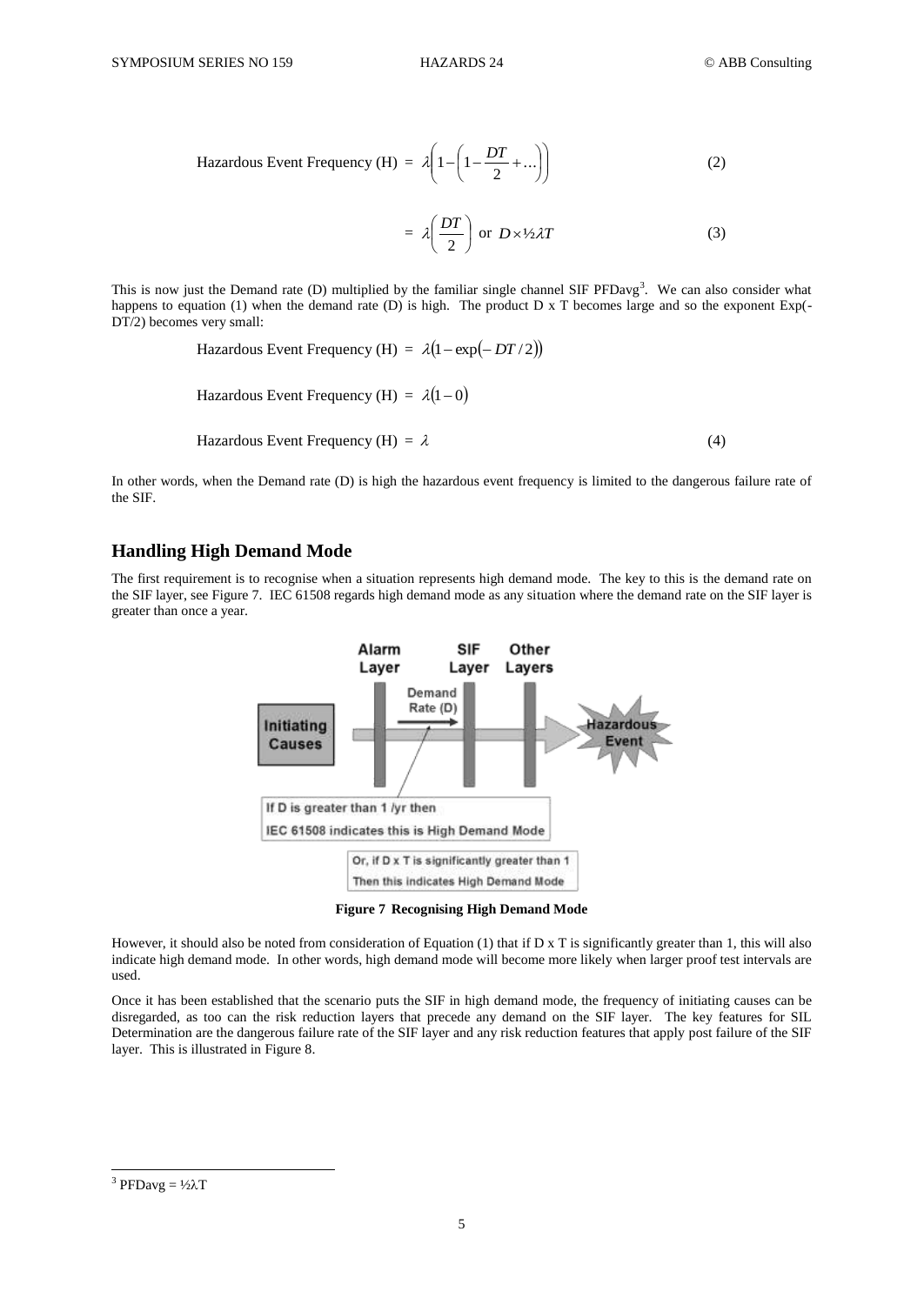

**Figure 8 Assessing High Demand Mode**

<span id="page-5-0"></span>The question to be addressed then is, "with the performance of post SIF failure measures included, what dangerous failure rate target needs to be assigned to the SIF, in order that the hazardous event frequency achieves the event target frequency".

# **Process Sector Case Study**

1

Let us now have a look at a case study from the process sector to illustrate this further. The case study here is from a project in the oil and gas industry. [Figure 9](#page-5-1) shows a schematic diagram of the relevant section of the process. It shows the flare knock-out drum. Normally, the hydrocarbon gas stream from various sections of the plant going to the knock-out drum is recycled to the gas compressor. However, if the feed to the knock-out drum exceeds the compressor capacity then it could potentially lead to a hazardous event. The hazardous event of concern here is overpressure of the flare knock-out drum, release of hydrocarbons, and ignition of those hydrocarbons leading to an explosion. Such an explosion could harm people, harm the environment, and cause equipment damage.

The process design includes a High Pressure Safety Instrumented Function (SIF) to help prevent overpressure of the flare knock-out drum. It has three pressure sensors with a 2003 voting configuration to trigger the SIF<sup>4</sup>. The action on detection of high pressure is to open Valve B and to close Valve A. However, the action of closing Valve A is not an essential action and therefore the SIF is considered only to comprise the three pressure sensors and Valve B.

There are two other risk reduction measures preventing overpressure of the knock-out drum; these are designed to act should the SIF be in a failed state. These measures are (a) a bursting disc and (b) a rupture pin valve.



**Figure 9 Schematic diagram of process section**

<span id="page-5-1"></span>It had originally been expected that this would be another low demand rate scenario, in common with the previous scenarios in the project. However, during discussions with the operations representatives, it quickly became apparent that the frequency of demands would be well in excess of once a year. The operations team had several years of experience of working on similar facilities and estimated that the demand frequency would be around 22/yr. Identified sources of demand on the SIF were: (a) Gas Feed exceeds Compressor capacity or (b) Compressor trips or (c) Spurious closure of Trip Valve A. [Figure 10](#page-6-0) shows the scenario diagram and the probabilities associated with the post-SIF features.

 $<sup>4</sup>$  For the illustrative analysis of the scenario, it is sufficient to treat the overall function as a simple single channel function.</sup> The 2oo3 voting of the sensors can be considered as dominated by the common cause contribution at this stage.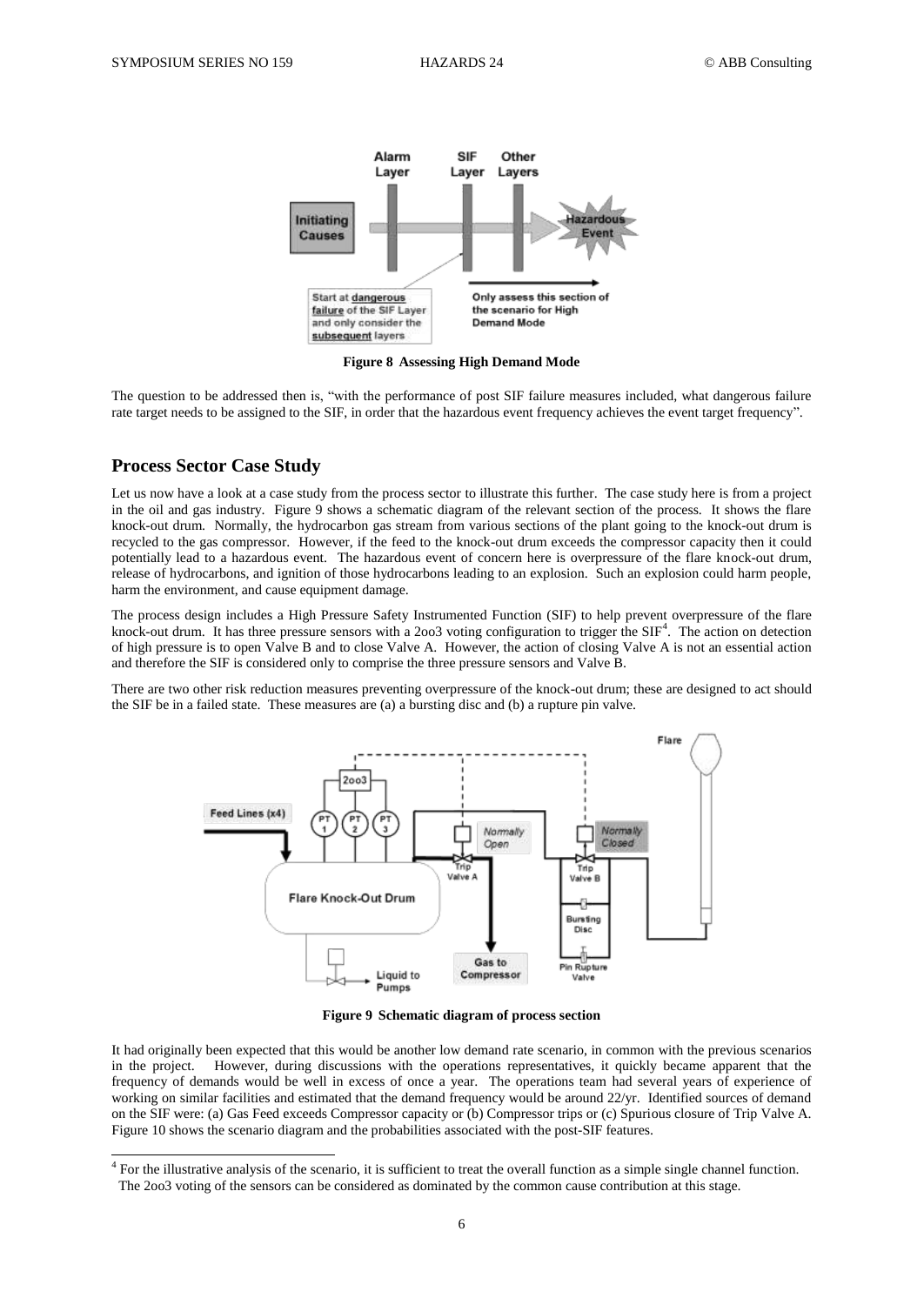

<span id="page-6-0"></span>Given a target hazardous event frequency for this scenario of  $10^{-6}$  per year, we can calculate the required dangerous failure rate  $(\lambda)$  for the SIF that is needed to meet this target event frequency:

$$
\lambda \times 0.01 \times 0.01 \times 0.2 = 10^{-6}
$$
 per year (6)  
 $\lambda = 5 \times 10^{-2}$  per year  
 $= 5.7 \times 10^{-6}$  per hour (7)

This calculated value of 5.7 x  $10^{-6}$  per hour for the dangerous failure rate for the SIF is in the range for SIL 1 (see the High Demand Mode section o[f Table 3\)](#page-1-1).

However, if the calculation for the SIF is mistakenly made on a low demand basis against the same target event frequency, but with the demand rate (D) having a value of 22 /yr, we get a significantly different result:

$$
D x PFDavg x 0.01 x 0.01 x 0.2 = 10^{-6} per year
$$
 (8)

$$
22 \times \text{PFDavg} \times 0.01 \times 0.01 \times 0.2 = 10^{-6} \text{ per year}
$$
 (9)

PFDavg =  $10^{-6}$  /(22 x 0.01 x 0.01 x 0.2)

$$
= 0.0023 \tag{10}
$$

This calculation indicates a target PFDavg of 0.0023 which is in the range for SIL 2 (see the Low Demand Mode section of [Table 3\)](#page-1-1).

We can conclude from this that using the correct high demand rate approach, it is clear that a SIL 1 function will be sufficient to achieve the target event frequency. However, if the wrong approach is used with a low demand calculation, then the calculation suggests a need for SIL 2. A function achieving SIL 2 would cost more to design, more to install, more to maintain and is not actually needed; only SIL 1 is needed to achieve the target frequency for the hazardous event of concern.

#### **High Demand Mode in the Process Sector**

In order to gauge how frequently high demand mode might be encountered in the process sector, some data was gathered from a number of specialists working in the sector. This suggests that across the process sector high demand mode scenarios may account for anything up to 10% of the total. This is illustrated i[n Table 4.](#page-7-0)